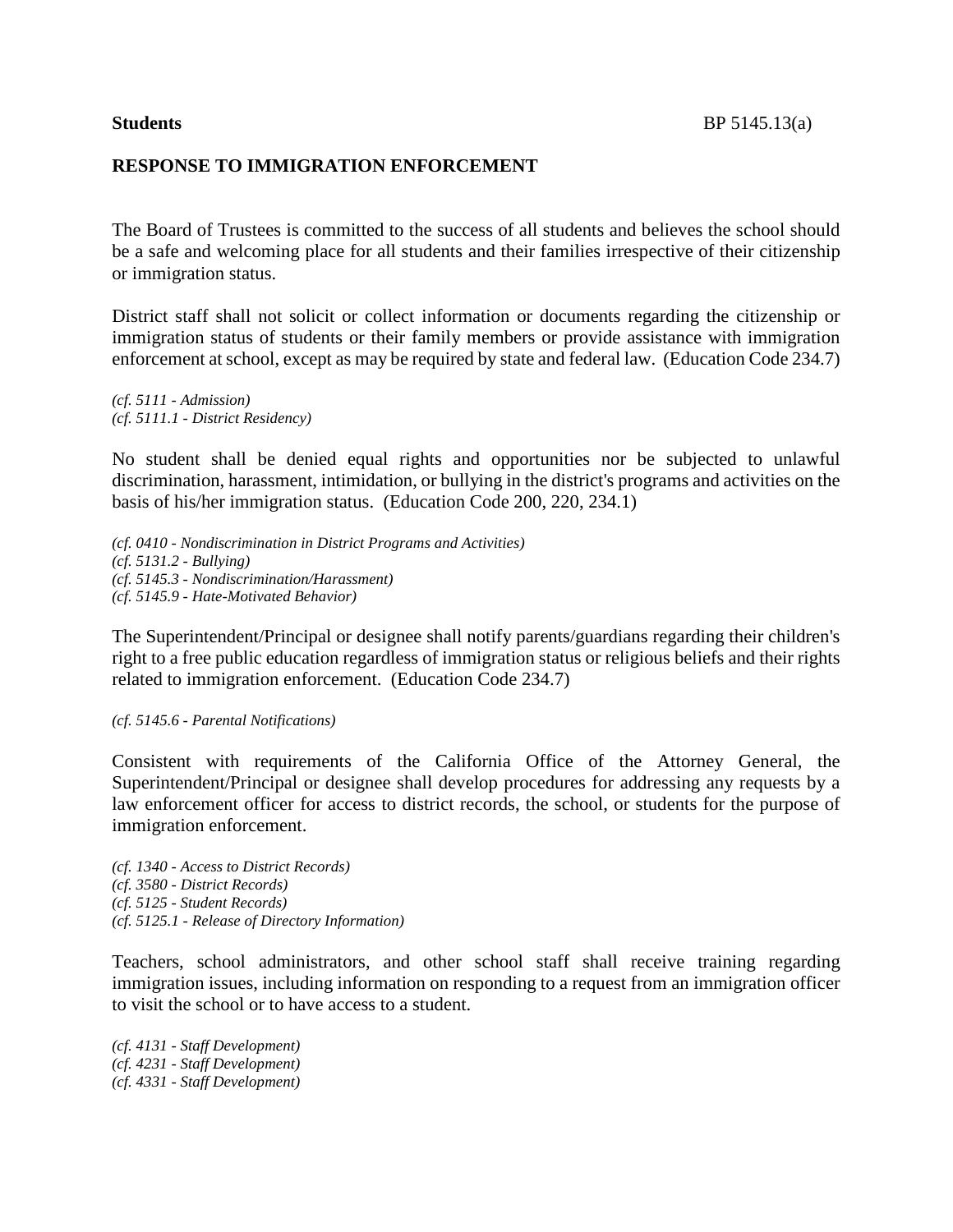The Superintendent/Principal or designee shall report to the Board in a timely manner any requests for information or access to the school by an officer or employee of a law enforcement agency for the purpose of enforcing the immigration laws. Such notification shall be provided in a manner that ensures the confidentiality and privacy of any potentially identifying information. (Education Code 234.7)

*Legal Reference:*

*EDUCATION CODE 200 Educational equity 220 Prohibition of discrimination 234.1 Safe Place to Learn Act 234.7 Student protections relating to immigration and citizenship status 48204.4 Evidence of residency for school enrollment 48980 Parental notifications 48985 Notices to parents in language other than English GOVERNMENT CODE 8310.3 California Religious Freedom Act PENAL CODE 422.55 Definition of hate crime 627.1-627.6 Access to school premises, outsiders UNITED STATES CODE, TITLE 20 1232g Family Educational Rights and Privacy Act COURT DECISIONS Plyler v. Doe, 457 U.S. 202 (1982)*

*Management Resources:*

*CSBA PUBLICATIONS Legal Guidance on Providing All Children Equal Access to Education, Regardless of Immigration Status, February 2017 CALIFORNIA OFFICE OF THE ATTORNEY GENERAL PUBLICATIONS Promoting a Safe and Secure Learning Environment for All: Guidance and Model Policies to Assist California's K-12 Schools in Responding to Immigration Issues, April 2018 WEB SITES CSBA: http://www.csba.org California Office of the Attorney General: http://oag.ca.gov California Department of Education: http://www.cde.ca.gov California Department of Fair Employment and Housing: http://www.dfeh.ca.gov California Department of Justice: http://www.justice.gov U.S. Department of Education, Office for Civil Rights: http://www.ed.gov/about/offices/list/ocr U.S. Immigration and Customs Enforcement: https://www.ice.gov U.S. Immigration and Customs Enforcement, Online Detainee Locator System: https://locator.ice.gov/odls*

Policy **CUDDEBACK UNION ELEMENTARY SCHOOL DISTRICT** adopted: December 11, 2019 Carlotta, California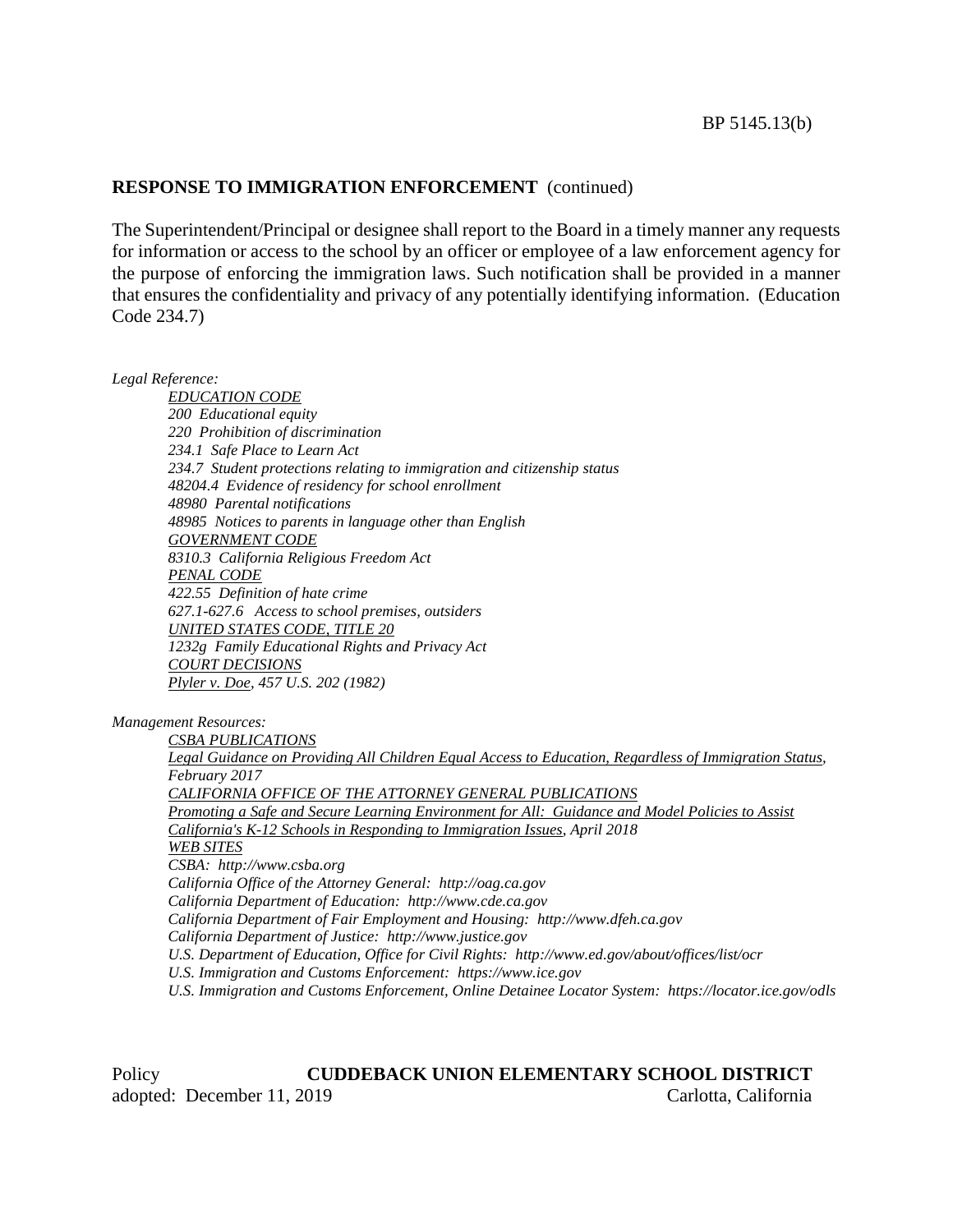# **RESPONSE TO IMMIGRATION ENFORCEMENT**

## **Responding to Requests for Information**

Unless authorized by the Family Educational Rights and Privacy Act pursuant to 20 USC 1232g, student information shall not be disclosed to immigration law enforcement authorities without parental consent, a court order, or judicial subpoena. The Superintendent/Principal or designee shall annually notify parents/guardians that the district will not release student information to third parties for immigration enforcement purposes, unless the parent/guardian consents or as required to do so by a court order or judicial subpoena.

*(cf. 1340 - Access to District Records) (cf. 3580 - District Records) (cf. 5125 - Student Records) (cf. 5125.1 - Release of Directory Information)*

Upon receiving any verbal or written request for information related to a student's or family's immigration or citizenship status, district staff shall:

- 1. Notify the Superintendent/Principal or designee about the information request
- 2. Provide students and families with appropriate notice and a description of the immigration officer's request
- 3. Document any request for information by immigration authorities
- 4. Provide students and parents/guardians with any documents provided by the immigration enforcement officer, unless such disclosure is prohibited by a subpoena served on the district or in cases involving investigations of child abuse, neglect, or dependency

### *(cf. 5141.4 - Child Abuse Prevention and Reporting)*

Resources and data collected by the district shall not be used, directly or by others, to compile a list, registry, or database of individuals based on national origin, immigration status, religion, or other category of individual characteristics protected against unlawful discrimination. (Government Code 8310.3)

## **Responding to Requests for Access to Students or School Grounds**

District staff shall receive parent/guardian consent before a student is interviewed or searched by any officer seeking to enforce civil immigration laws at the school, unless the officer presents a valid, effective warrant signed by a judge or a valid, effective court order. A student's parent/guardian shall be immediately notified if a law enforcement officer requests or gains access to the student for immigration enforcement purposes, unless the judicial warrant or subpoena restricts disclosure to the parent/guardian.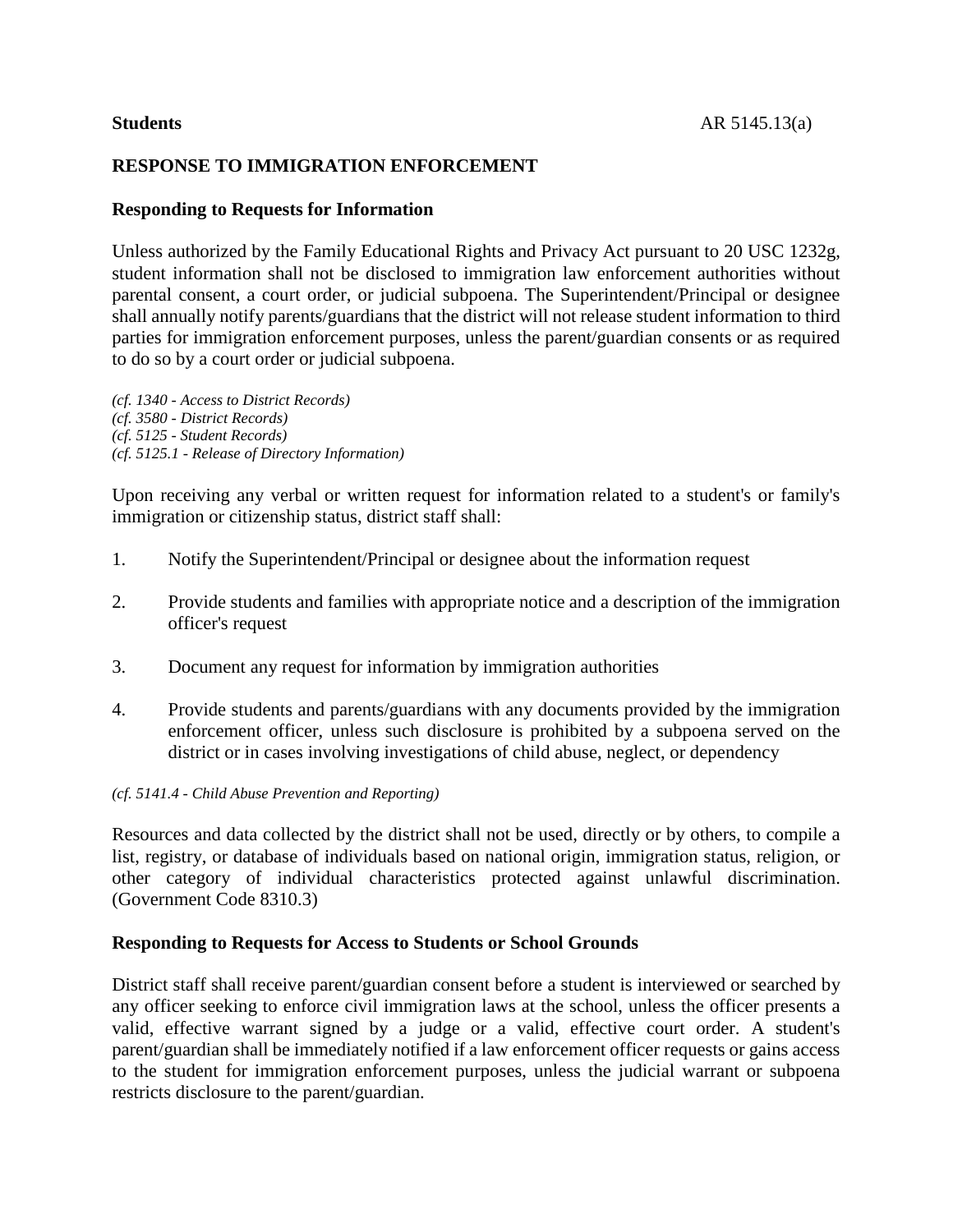### *(cf. 5145.12 - Search and Seizure)*

All visitors and outsiders, including immigration enforcement officers, shall register with the principal or designee upon entering school grounds during school hours. Each visitor or outsider shall provide the principal or designee with his/her name, address, occupation, age if less than 21, purpose in entering school grounds, proof of identity, and any other information required by law. (Penal Code 627.2, 627.3)

## *(cf. 1250 - Visitors/Outsiders)*

As early as possible, district staff shall notify the Superintendent/Principal or designee of any request by an immigration enforcement officer for access to the school or a student or for review of school documents, including service of lawful subpoenas, petitions, complaints, warrants, or other such documents.

In addition, district staff shall take the following actions in response to an officer present on the school campus specifically for immigration enforcement purposes:

- 1. Advise the officer that before school personnel can respond to the officer's request, they must first receive notification and direction from the Superintendent/Principal or designee, except under exigent circumstances that necessitate immediate action
- 2. Request to see the officer's credentials, including his/her name and badge number, and the phone number of the officer's supervisor, and note or make a copy of all such information
- 3. Ask the officer for his/her reason for being on school grounds and document the response
- 4. Request that the officer produce any documentation that authorizes his/her school access
- 5. Make a copy of all documents produced by the officer and retain them for school records
- 6. If the officer declares that exigent circumstances exist and demands immediate access to the campus, comply with the officer's orders and immediately contact the Superintendent/Principal or designee
- 7. If the officer does not declare that exigent circumstances exist, respond according to the requirements of the officer's documentation, as follows: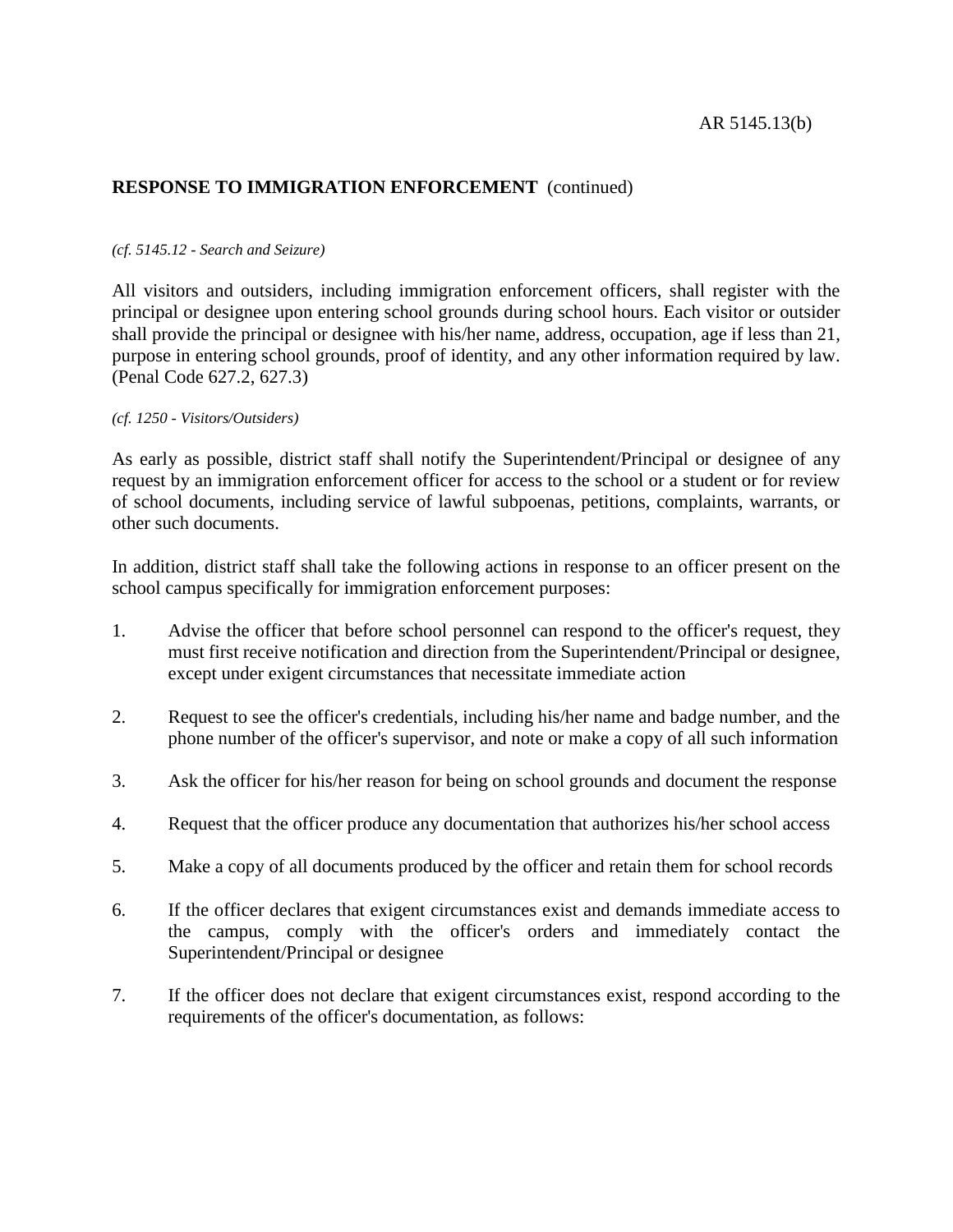- a. If the officer has an Immigrations and Customs Enforcement (ICE) administrative warrant, district staff shall inform the agent that they cannot consent to any request without first consulting with the district's legal counsel or other designated district official.
- b. If the officer has a federal judicial warrant, such as a search and seizure warrant or an arrest warrant signed by a federal judge or magistrate, district staff shall promptly comply with the warrant. If feasible, district staff shall consult with the district's legal counsel or designated administrator before providing the officer with access to the person or materials specified in the warrant.
- c. If the officer has a subpoena for production of documents or other evidence, district staff shall inform the district's legal counsel or other designated official of the subpoena and await further instructions as to how to proceed.
- 8. Do not attempt to physically impede the officer, even if the officer appears to be exceeding the authorization given under a warrant or other document. If an officer enters the premises without consent, district staff shall document the officer's actions while on campus.
- 9. After the encounter with the officer, promptly make written notes of all interactions with the officer, including:
	- a. A list or copy of the officer's credentials and contact information
	- b. The identity of all school personnel who communicated with the officer
	- c. Details of the officer's request
	- d. Whether the officer presented a warrant or subpoena to accompany his/her request, what was requested in the warrant or subpoena, and whether the warrant or subpoena was signed by a judge
	- e. District staff's response to the officer's request
	- f. Any further action taken by the officer
	- g. A photo or copy of any documents presented by the officer
- 10. Provide a copy of these notes and associated documents collected from the officer to the district's legal counsel or other designated district official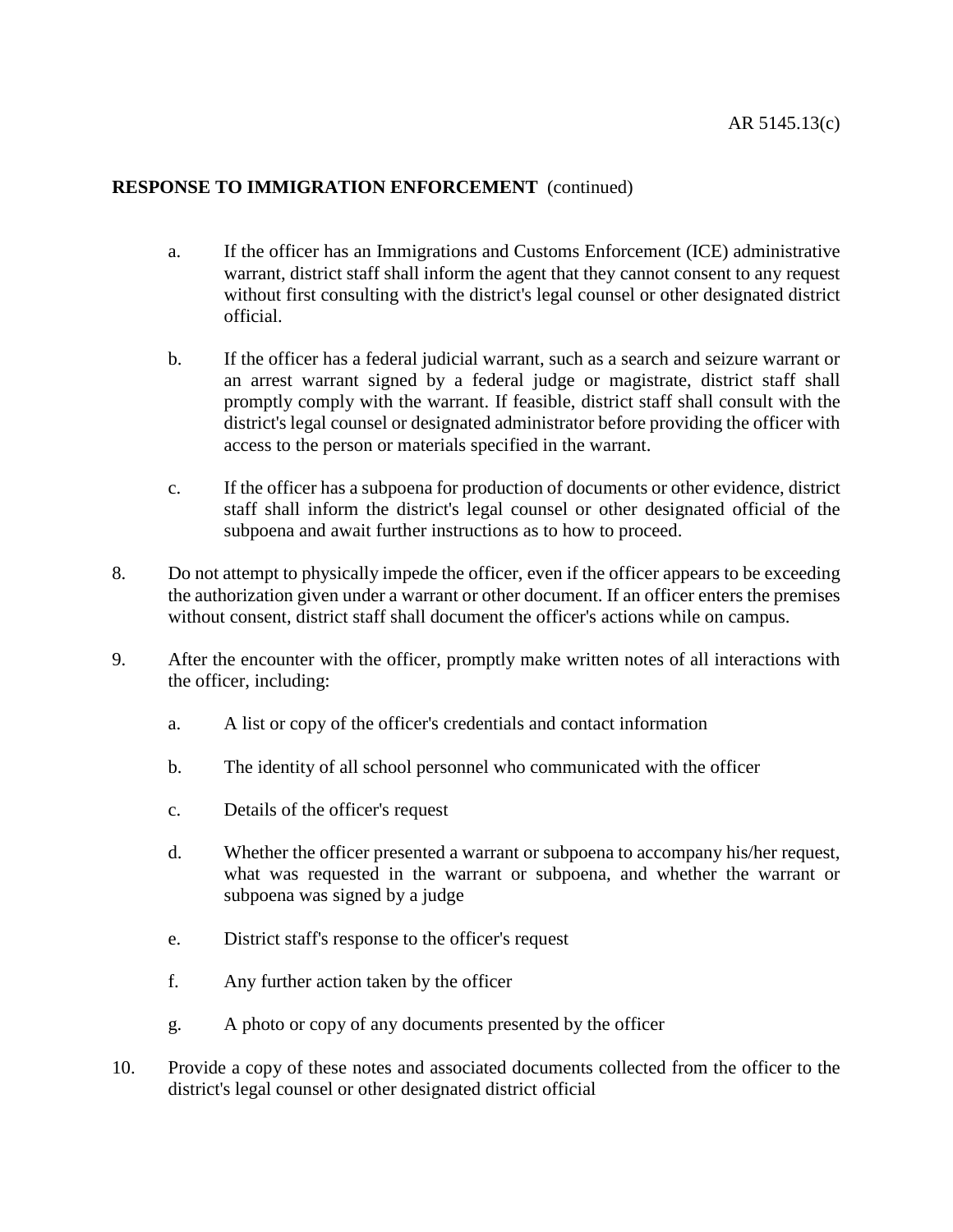The district's legal counsel or other designated official shall submit a timely report to the Board of Trustees regarding the officer's requests and actions and the district's responses. (Education Code 234.7)

The Superintendent/Principal or designee shall also email the Bureau of Children's Justice in the California Department of Justice (BCJ@doj.ca.gov) regarding any attempt by a law enforcement officer to access a school site or a student for immigration enforcement purposes.

# **Responding to the Detention or Deportation of Student's Family Member**

The Superintendent/Principal or designee shall encourage students and their families to update their emergency contact information as needed throughout the school year and to provide alternative contacts, including an identified trusted adult guardian, in case a student's parent/guardian is detained or is otherwise unavailable. The Superintendent/Principal or designee shall notify students' families that information provided on the emergency cards will only be used in response to specific emergency situations and not for any other purpose.

## *(cf. 5141 - Health Care and Emergencies)*

The Superintendent/Principal or designee shall also encourage all students and families to learn their emergency phone numbers and be aware of the location of important documentation, including birth certificates, passports, social security cards, physicians' contact information, medication lists, lists of allergies, and other such information that would allow the students and families to be prepared in the event that a family member is detained or deported.

In the event that a student's parent/guardian is detained or deported by federal immigration authorities, the Superintendent/Principal or designee shall release the student to the person(s) designated in the student's emergency contact information or to any individual who presents a caregiver's authorization affidavit on behalf of the student. The Superintendent/Principal or designee shall only contact child protective services if district personnel are unable to arrange for the timely care of the student by the person(s) designated in the emergency contact information maintained by the school or identified on a caregiver's authorization affidavit.

The Superintendent/Principal or designee shall notify a student whose parent/guardian was detained or deported that the student continues to meet the residency requirements for attendance the district provided that the parent/guardian was a resident of California and the student lived in California immediately before he/she moved out of state as a result of the parent/guardian's departure. (Education Code 48204.4)